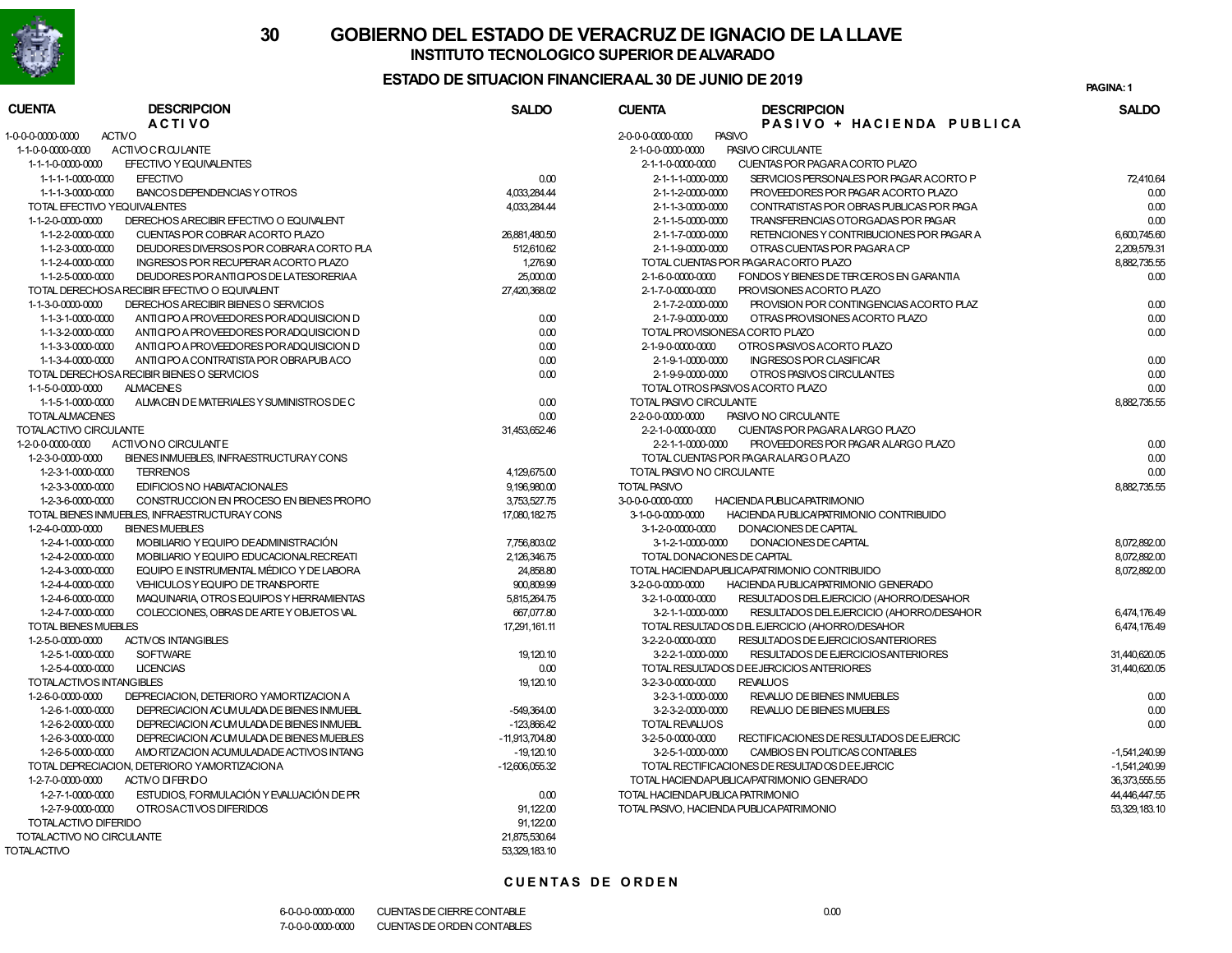

# **30 GOBIERNO DEL ESTADO DE VERACRUZ DE IGNACIO DE LA LLAVEINSTITUTO TECNOLOGICO SUPERIOR DE ALVARADO**

#### **ESTADO DE SITUACION FINANCIERA AL 30 DE JUNIO DE 2019**

**2PAGINA:**

| <b>CUENTA</b> | <b>DESCRIPCION</b><br><b>ACTIVO</b> |                                                         |                                                            | <b>SALDO</b> | <b>CUENTA</b> | <b>DESCRIPCION</b>          | PASIVO + HACIENDA PUBLICA | <b>SALDO</b> |
|---------------|-------------------------------------|---------------------------------------------------------|------------------------------------------------------------|--------------|---------------|-----------------------------|---------------------------|--------------|
|               |                                     | 7-1-0-0-0000-0000                                       | <b>VALORES</b>                                             |              |               | 0.00                        |                           |              |
|               |                                     | <b>JUICIOS</b><br>7-4-0-0-0000-0000                     |                                                            |              |               |                             |                           |              |
|               |                                     | 7-4-1-0-0000-0000                                       | DEMANDAS JUDICIAL EN PROCESO DE RESOLUCI                   |              |               |                             |                           |              |
|               |                                     | 7-4-1-1-0000-0000                                       | CONTINGENCIAS POR JUICIOS PENDIENTES DE                    |              |               | 100,000.00                  |                           |              |
|               |                                     |                                                         | TOTAL DEMANDAS JUDICIALEN PROCESO DE RESOLUCI              |              |               | 100,000.00                  |                           |              |
|               |                                     | 7-4-2-0-0000-0000                                       | RESOLUCIONES DE DEMANDAS EN PROCESO JUDI                   |              |               |                             |                           |              |
|               |                                     |                                                         | 7-4-2-1-0000-0000 RESOLUCION DE JUICIOS JUDICIALES PENDIEN |              |               | $-100,000.00$               |                           |              |
|               |                                     |                                                         | TOTAL RESOLUCIONES DE DEMANDAS EN PROCESO JUDI             |              |               | $-100,000.00$               |                           |              |
|               |                                     | <b>TOTAL JUICIOS</b>                                    |                                                            |              |               | 0.00                        |                           |              |
|               |                                     | 7-6-0-0-0000-0000                                       | BIENES EN CONCESIONADOS O EN COMODATO                      |              |               |                             |                           |              |
|               |                                     | 7-6-3-0-0000-0000                                       | BIENES BAJO CONTRATO DE COMODATO                           |              |               |                             |                           |              |
|               |                                     | 7-6-3-1-0000-0000                                       | BIENES BAJO CONTRATO DE COMODATO                           |              |               | 0.00                        |                           |              |
|               |                                     |                                                         | TOTAL BIENES BAJO CONTRATO DE COMODATO                     |              |               | 0.00                        |                           |              |
|               |                                     | 7-6-4-0-0000-0000                                       | CONTRATO DE COMODATO POR BIENES                            |              |               |                             |                           |              |
|               |                                     | 7-6-4-1-0000-0000                                       | CONTRATO DE COMODATO POR BIENES                            |              |               | 0.00                        |                           |              |
|               |                                     |                                                         | TOTAL CONTRATO DE COMODATO POR BIENES                      |              |               | 0.00                        |                           |              |
|               |                                     | TOTAL BIENES EN CONCESIONADOS O EN COMODATO             |                                                            |              |               | 0.00                        |                           |              |
|               |                                     | TOTAL CUENTAS DE ORDEN CONTABLES                        |                                                            |              |               | 0.00                        |                           |              |
|               |                                     | 8-0-0-0-0000-0000                                       | CUENTAS DE ORDEN PRESUPUESTARIA                            |              |               |                             |                           |              |
|               |                                     | 8-1-0-0-0000-0000                                       | LEY DE INGRESOS                                            |              |               |                             |                           |              |
|               |                                     | 8-1-1-0-0000-0000                                       | LEY DE INGRESOS ESTIMADA                                   |              |               |                             |                           |              |
|               |                                     | 8-1-1-2-0000-0000                                       | <b>INGRESOS FEDERALES ESTIMADOS</b>                        |              |               | 0.00                        |                           |              |
|               |                                     | 8-1-1-3-0000-0000                                       | INGRESOS DE GESTION ESTIMADOS                              |              |               | 0.00                        |                           |              |
|               |                                     | 8-1-1-4-0000-0000                                       | OTROS INGRESOS Y BENEFICIOS VARIOS ESTIM                   |              |               | 18,237,693.00               |                           |              |
|               |                                     | 8-1-1-6-0000-0000                                       | INGRESOS ESTATALES ESTIMADOS                               |              |               | 32,368,732.00               |                           |              |
|               |                                     | TOTAL LEY DE INGRESOS ESTIMADA                          |                                                            |              |               | 50,606,425.00               |                           |              |
|               |                                     | 8-1-2-0-0000-0000                                       | LEY DE INGRESOS POR EJECUTAR                               |              |               |                             |                           |              |
|               |                                     | 8-1-2-4-0000-0000                                       | <b>INGRESOS DE GESTION POR EJECUTAR</b>                    |              |               | -12,787,119.52              |                           |              |
|               |                                     | 8-1-2-5-0000-0000                                       | INGRESOS FEDERALES POR EJECUTAR                            |              |               | 0.00                        |                           |              |
|               |                                     | 8-1-2-6-0000-0000                                       | <b>INGRESOS ESTATALES POR EJECUTAR</b>                     |              |               | $-16,537,077.00$            |                           |              |
|               |                                     | 8-1-2-7-0000-0000<br>TOTAL LEY DE INGRESOS POR EJECUTAR | OTROS INGRESOS Y BENEFICIOS VARIOS POR E                   |              |               | $-0.42$<br>$-29,324,196.94$ |                           |              |
|               |                                     | 8-1-3-0-0000-0000                                       | MODIFICACIONES ALA LEYDE INGRESOS ESTI                     |              |               |                             |                           |              |
|               |                                     | 8-1-3-4-0000-0000                                       | INGRESOS DE GESTION MODIFICACIONES                         |              |               | 0.00                        |                           |              |
|               |                                     | 8-1-3-5-0000-0000                                       | INGRESOS FEDERALES MODIFICACIONES                          |              |               | 15,831,655.00               |                           |              |
|               |                                     | 8-1-3-6-0000-0000                                       | INGRESOS ESTATALES MODIFICACIONES                          |              |               | 0.00                        |                           |              |
|               |                                     | 8-1-3-7-0000-0000                                       | OTROS INGRESOS Y BENEFICIOS VARIOS MODIF                   |              |               | 6,780,744.00                |                           |              |
|               |                                     |                                                         | TOTAL MODIFICACIONES A LALEY DE INGRESOS ESTI              |              |               | 22,612,399.00               |                           |              |
|               |                                     | 8-1-4-0-0000-0000                                       | LEY DE INGRESOS DEVENGADA                                  |              |               |                             |                           |              |
|               |                                     | 8-1-4-4-0000-0000                                       | INGRESOS DE GESTION DEVENGADOS                             |              |               | 0.00                        |                           |              |
|               |                                     | 8-1-4-5-0000-0000                                       | INGRESOS FEDERALES DEVENGADOS                              |              |               | 0.00                        |                           |              |
|               |                                     | 8-1-4-6-0000-0000                                       | INGRESOS ESTATALES DEVENGADOS                              |              |               | $-1,474,951.00$             |                           |              |
|               |                                     | 8-1-4-7-0000-0000                                       | OTROS INGRESOS Y BENEFICIOS VARIOS                         |              |               | 0.00                        |                           |              |
|               |                                     | TOTAL LEY DE INGRESOS DEVENGADA                         |                                                            |              |               | $-1,474,951.00$             |                           |              |
|               |                                     | 8-1-5-0-0000-0000                                       | LEY DE INGRESOS RECAUDADA                                  |              |               |                             |                           |              |
|               |                                     | 8-1-5-4-0000-0000                                       | INGRESOS DE GESTION RECAUDADOS                             |              |               | $-5,450,573.48$             |                           |              |
|               |                                     | 8-1-5-5-0000-0000                                       | INGRESOS FEDERALES RECAUDADOS                              |              |               | $-15,831,655.00$            |                           |              |
|               |                                     | 8-1-5-6-0000-0000                                       | <b>INGRESOS ESTATALES RECAUDADOS</b>                       |              |               | $-14,356,704.00$            |                           |              |
|               |                                     | 8-1-5-7-0000-0000                                       | OTROS INGRESOS Y BENEFICIOS VARIOS                         |              |               | $-6,780,743.58$             |                           |              |
|               |                                     | TOTAL LEY DE INGRESOS RECAUDADA                         |                                                            |              |               | -42,419,676.06              |                           |              |
|               |                                     | TOTAL LEY DE INGRESOS                                   |                                                            |              |               | 0.00                        |                           |              |
|               |                                     | 8-2-0-0-0000-0000                                       | PRESUPUESTO DE EGRESOS                                     |              |               |                             |                           |              |
|               |                                     |                                                         | 8-2-1-0-0000-0000 PRESPUESTO DE EGRESOSAPROBADO            |              |               |                             |                           |              |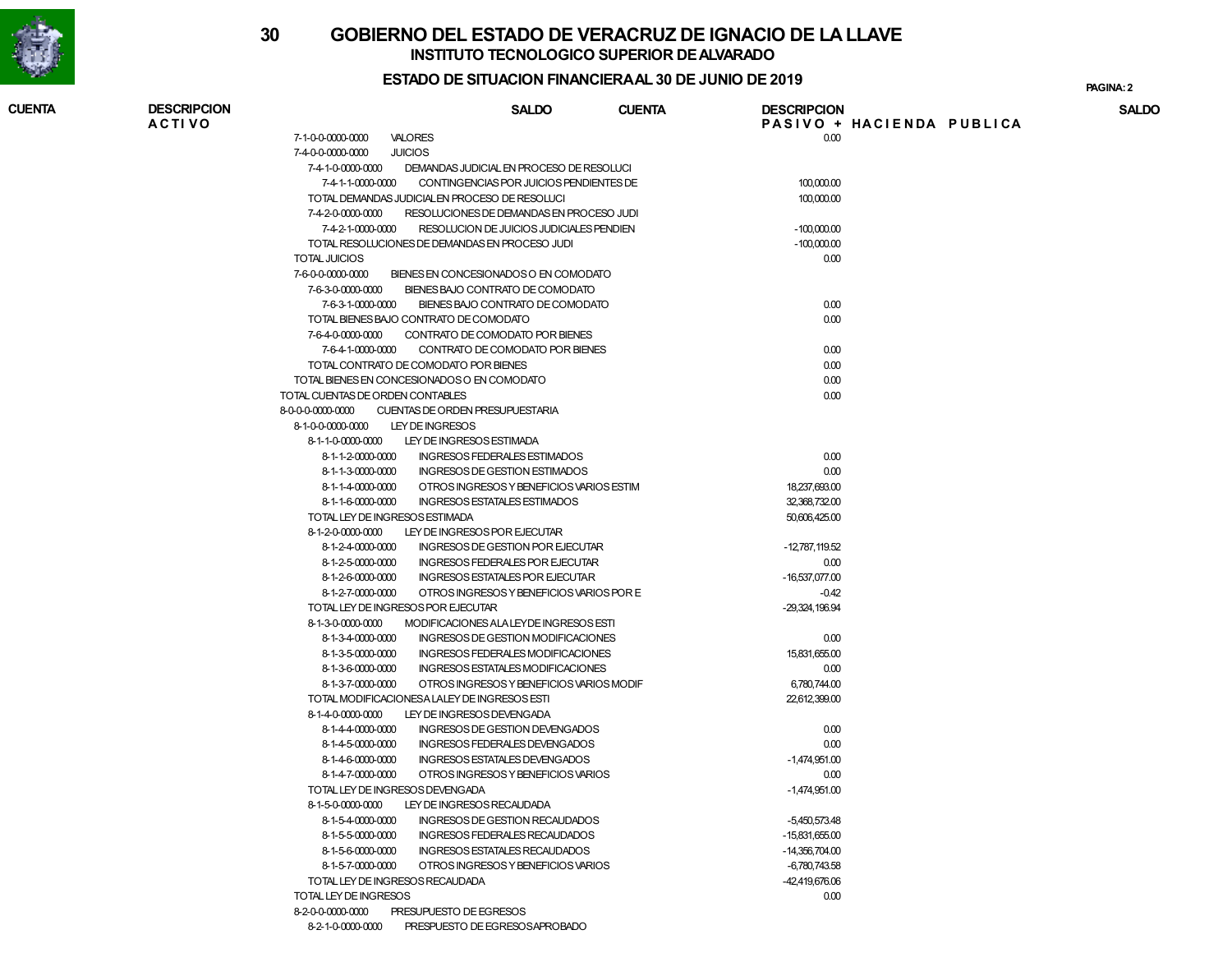

**CUENTA**

## **30 GOBIERNO DEL ESTADO DE VERACRUZ DE IGNACIO DE LA LLAVEINSTITUTO TECNOLOGICO SUPERIOR DE ALVARADO**

#### **ESTADO DE SITUACION FINANCIERA AL 30 DE JUNIO DE 2019**

**A C T I V O P A S I V O + H A C I E N D A P U B L I C A SALDO DESCRIPCION CUENTA DESCRIPCION SALDO** 8-2-1-1-0000-0000 SERVICIOS PERSONALES -27,696,760.00 8-2-1-2-0000-0000 MATERIALES Y SUMINISTROS -8,204,619.00 8-2-1-3-0000-0000 SERVICIOS GENERALES -11,126,943.00 8-2-1-4-0000-0000 TRANSFERENCIAS, ASIGNACIONES, SUBSIDIOS -1,326,366.00 8-2-1-5-0000-0000 BIENES MUEBLES, INMUEBLES E INTANGIBLES -2,251,737.00 8-2-1-6-0000-0000 INVERSION PUBLICA $AA$  0.00 TOTAL PRESPUESTO DE EGRESOS APROBADO -50,606,425.00 8-2-2-0-0000-0000 PRESUPUESTO DE EGRESOS POR EJERCER 8-2-2-1-0000-0000 SERVICIOS PERSONALES $\sim$  0.00 8-2-2-2-0000-0000 MATERIALES Y SUMINISTROSS 6,907,049.48 8-2-2-3-0000-0000 SERVICIOS GENERALESS 10,036,275.79 8-2-2-4-0000-0000 TRANSFERENCIAS, ASIGNACIONES, SUBSIDIOS 782,495.00 8-2-2-5-0000-0000 BIENES MUEBLES, INMUEBLES E INTANGIBLES 2,088,847.48 8-2-2-6-0000-0000 INVERSION P'UBLICA $\mathsf{A}$  0.00 TOTAL PRESUPUESTO DE EGRESOS POR EJERCERR 19,814,667.75 8-2-3-0-0000-0000 MODIFICACIONES AL PRESUPUESTO DE EGRESOS 8-2-3-1-0000-0000 SERVICIOS PERSONALES -13,357,292.00 8-2-3-2-0000-0000 MATERIALES Y SUMINISTROSS 65,085.00 8-2-3-3-0000-0000 SERVICIOS GENERALES -9,610,335.00 8-2-3-4-0000-0000 TRANSFERENCIAS, ASIGNACIONES, SUBSIDIOS294,871.00<br>-4,728.00 8-2-3-5-0000-0000 BIENES MUEBLES, INMUEBLES E INTANGIBLES -4,728.00 8-2-3-6-0000-0000 INVERSIÓN PÚBLICA $AA$  0.00 TOTAL MODIFICACIONES AL PRESUPUESTO DE EGRESOS -22,612,399.00 8-2-4-0-0000-0000 PRESUPUESTO DE EGRESOS COMPROMETIDO 8-2-4-1-0000-0000 SERVICIOS PERSONALESS 15,477,233.89 8-2-4-2-0000-0000 MATERIALES Y SUMINISTROSS 121,643.53 8-2-4-3-0000-0000 SERVICIOS GENERALES $217,210.74$  8-2-4-4-0000-0000 TRANSFERENCIAS, ASIGNACIONES, SUBSIDIOS $\sim$  0.00 8-2-4-5-0000-0000 BIENES MUEBLES, INMUEBLES E INTANGIBLES $1,425.00$  8-2-4-6-0000-0000 INVERSIÓN PÚBLICA $AA$  0.00 8-2-4-7-0000-0000 INVERSIONES FINANCIERAS Y OTRAS PROVISIO0.00 TOTAL PRESUPUESTO DE EGRESOS COMPROMETIDOO 15,817,513.16 8-2-5-0-0000-0000 PRESUPUESTO DE EGRESOS DEVENGADO 8-2-5-1-0000-0000 SERVICIOS PERSONALES $\sim$  0.00 8-2-5-2-0000-0000 MATERIALES Y SUMINISTROS $\sim$  0.00 8-2-5-3-0000-0000 SERVICIOS GENERALES $\sim$  0.00 8-2-5-4-0000-0000 TRANSFERENCIAS, ASIGNACIONES, SUBSIDIOS $\sim$  0.00 8-2-5-5-0000-0000 BIENES MUEBLES, INMUEBLES E INTANGIBLES $\sim$  0.00 8-2-5-6-0000-0000 INVERSIÓN PÚBLICA $AA$  0.00 8-2-5-7-0000-0000 INVERSIONES FINANCIERAS Y OTRAS PROVISIO0.00 TOTAL PRESUPUESTO DE EGRESOS DEVENGADO0.00 8-2-6-0-0000-0000 PRESUPUESTO DE EGRESOS EJERCIDO 8-2-6-1-0000-0000 SERVICIOS PERSONALES 1,227,131.22 8-2-6-2-0000-0000 MATERIALES Y SUMINISTROSS 1,875.90 8-2-6-3-0000-0000 SERVICIOS GENERALESS 23,907.00 8-2-6-4-0000-0000 TRANSFERENCIAS, ASIGNACIONES, SUBSIDIOS $\sim$  0.00 8-2-6-5-0000-0000 BIENES MUEBLES, INMUEBLES E INTANGIBLES $\sim$  0.00 8-2-6-6-0000-0000 INVERSIÓN PÚBLICA $AA$  0.00 8-2-6-7-0000-0000 INVERSIONES FINANCIERAS Y OTRAS PROVISIO0.00 TOTAL PRESUPUESTO DE EGRESOS EJERCIDOO 1,252,914.12 8-2-7-0-0000-0000 PRESUPUESTO DE EGRESOS PAGADO

24,349,686.89

S 1,108,965.09

8-2-7-1-0000-0000 SERVICIOS PERSONALES

8-2-7-2-0000-0000 MATERIALES Y SUMINISTROS

**3PAGINA:**